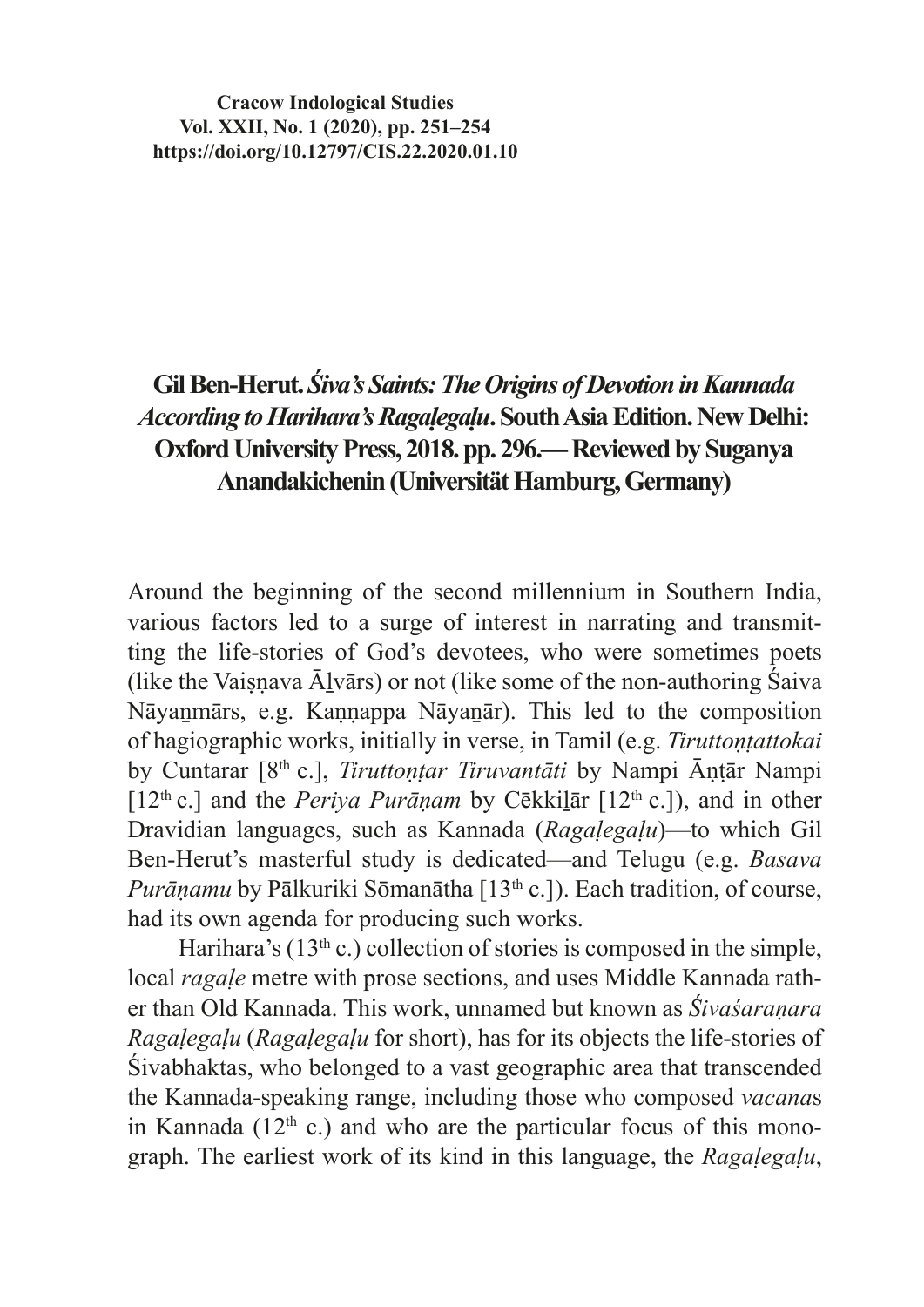has all but been neglected despite being immensely significant insofar as Kannada *bhakti* literature is concerned.

In his informative introduction, Ben-Herut presents the work in its context, and "offers a rethinking of what we know about the origins of a South Asian religious tradition by analysing a very early, little studied, but important collection of saints' biographies" (p. 1). In the process, he meticulously points out how the *Ragaḷegaḷu* differs from the later Vīraśaiva works, as well as the later Vīraśaivas' self-perception and views on crucial religious issues, such as what is acceptable and what is not (e.g. temple worship, gender parity, rejection of Brahmanical customs, etc.), and the reasons for such a (sometimes radical) change (e.g. the politico-religious situation during the Vijayanagara period). He also gives a state of the art, pointing out how academic works in the field contributed to the modern perception of what Vīraśaivism is, including A. K. Ramanujan's influential *Speaking of Siva*. 1

In the first chapter ('The Poetics of Bhakti'), Ben-Herut gives the literary context *inter alia*, as he first discusses the historical details related to the poet, and then shows in what way the *Ragaḷegaḷu* is a pioneering work in more than one respect (choice and treatment of the theme, language, style and metre, target audience, etc.), with its poetic devices deliberately being "less erudite and more local and performative" (p. 58) rather than pan-Indian and Sanskritic. He also seeks to understand why, despite being thought of highly, this work does not seem to have directly inspired many later poets, and was marginalised even by the 'insiders'.

In the following chapters, Ben-Herut turns his attention to the contents of the work, to analyse how the "world of Kannada Śivabhakti isimagined in the text" (p. 72). The first topics that he takes up are *bhakti*  and the *bhakta* (Chapter 2), in which he paints a portrait of the different types of devotion and devotees, who are of a "stunning variety"

<sup>&</sup>lt;sup>1</sup> A. K. Ramanujan, *Speaking of Siva*. Harmondsworth: Penguin, 1973.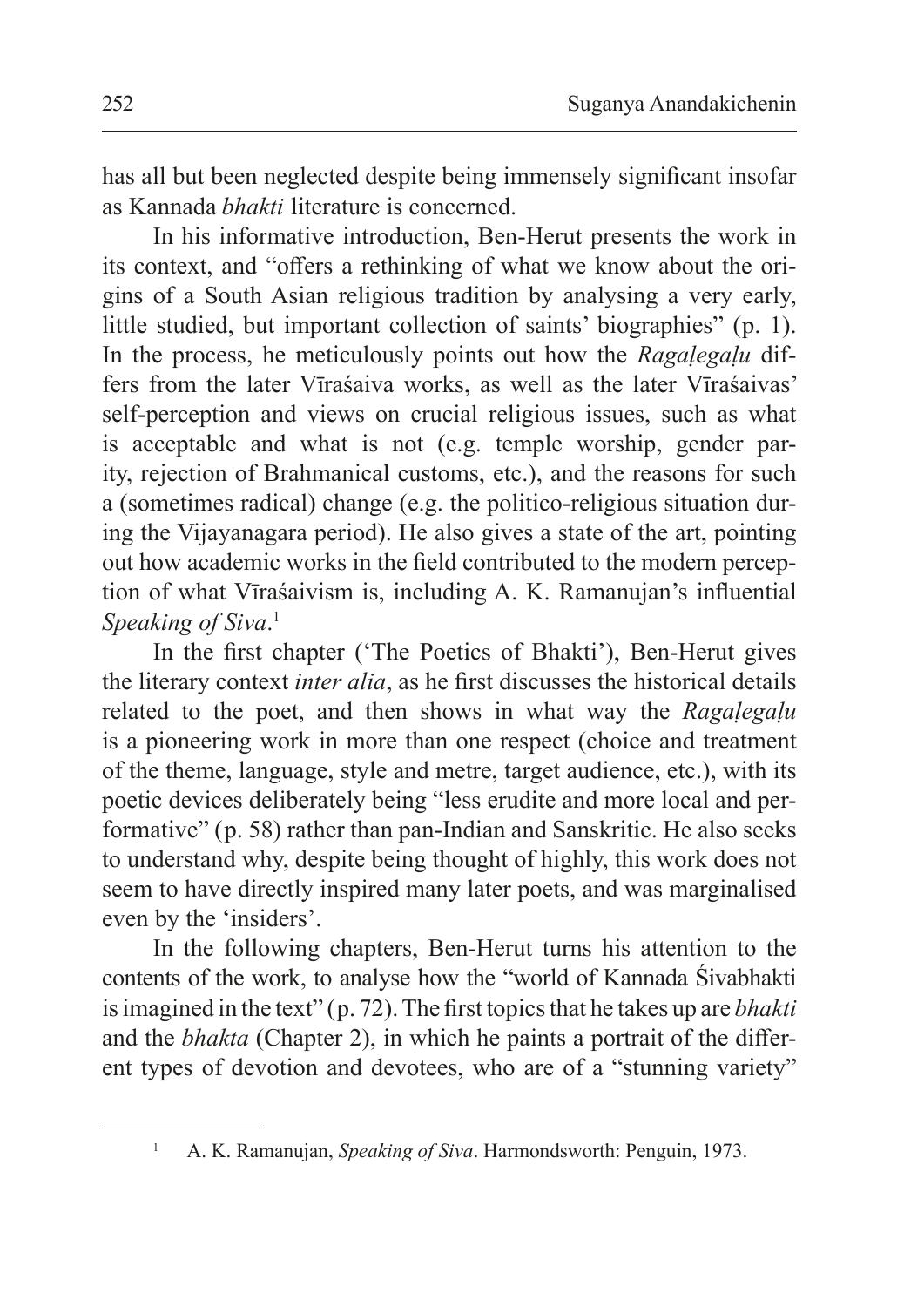(p. 93) and before whose extreme personalities and forms of devotion even the character of Śiva pales. Harihara's acceptance and inclusion of a vast array of people from manifold backgrounds and with diverse worshipping methods point (so long astheir devotion to Śiva is absolute) to some of the founding beliefs of the tradition, which was anything but monolithic.

Chapter 3 focuses on the (disharmonious) interactions between the devotees and the society in which they are forced to live, one that practises all manners of discrimination in their view, which is unacceptable for those who rate single-minded devotion to Śiva above anything else in a person, albeit within the religious field. Ben-Herut cautions against seeing in such principles modern notions of egalitarianism or feminism, or even an approval of downright transgressions of socially-established rules by Harihara.

Chapter 4 deals with Brahminism and the literary character of the Brahmin, and related issues such as the importance (or lack thereof) of Vedic knowledge, food choices and taboos, and so forth. Once again, Ben-Herut rightfully insists on the complex and multilayered ways in which the Brahmins and their interactions with the society (read, that of the Śivabhaktas) are portrayed. Here, too, modern ideas about Vīraśaivism tend to flatten out the nuances and offer the simplistic view that Kannada Śivabhakti has always been essentially anti-Brahmanical.

The last two chapters are respectively dedicated to the figure of the 'Other'. Chapter 5 focuses on the 'opponent other', who is part of a larger tradition to which the Śivabhaktas themselves belonged, i.e. mostly, but not exclusively, the Vaisnava. The fight with this Other (who is to be argued with, convinced or at any rate, put up with) is fought out mostly in the locus of the palace, thereby hinting at political competition between rival religious factions for the king's patronage (hence Ben-Herut's including in this work the study of the role and the portrayal of the king in hagiography). Chapter 6 is dedicated to the 'wholly Other', the complete outsider, mostly the Jain, who is also uncomfortably similar. This Other is present in many arenas, including